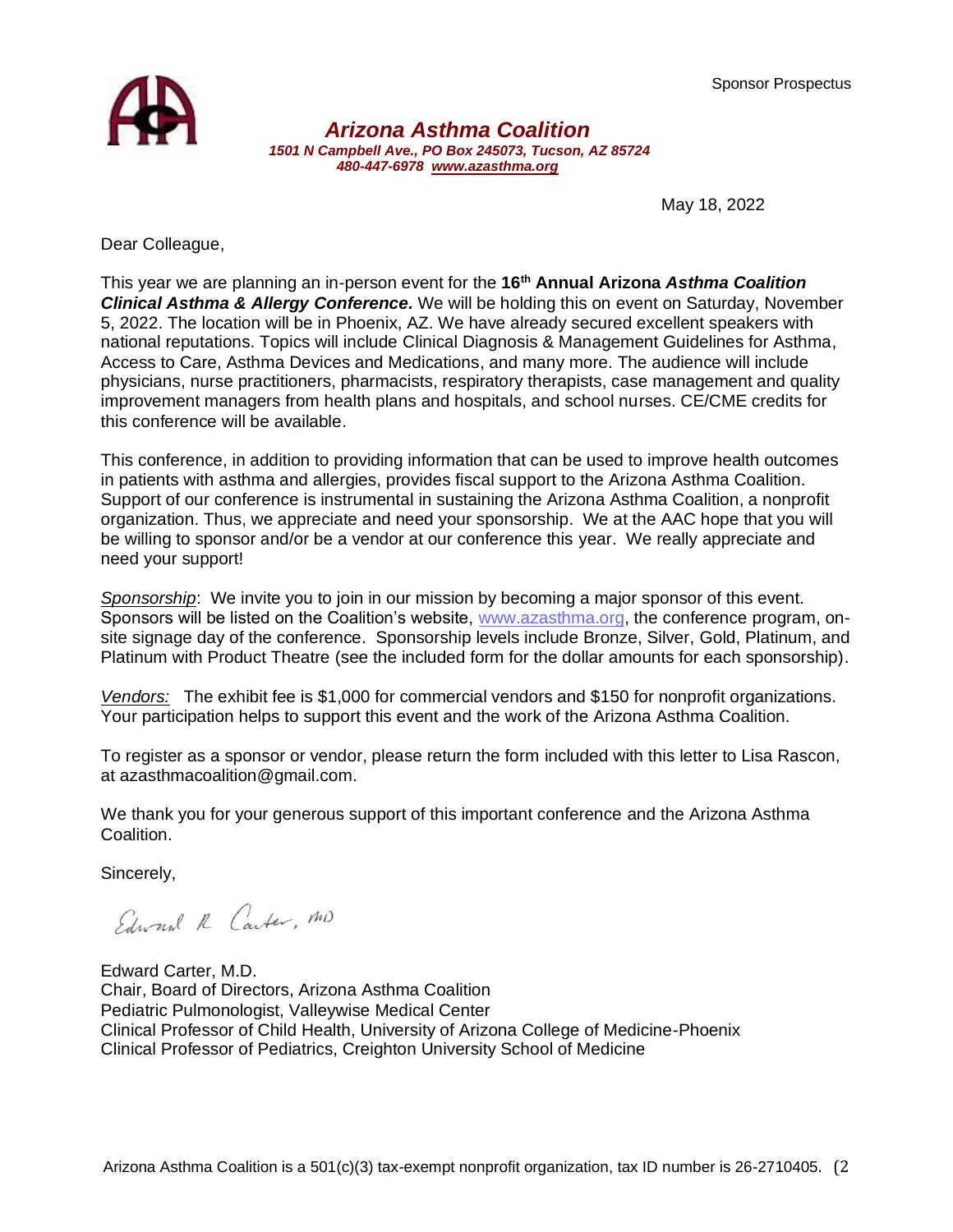

#### *Arizona Asthma Coalition 1501 N Campbell Ave., PO Box 245073, Tucson, AZ 85724 480-447-6978 [www.azasthma.org](http://www.azasthma.org/)*

# **2022 ASTHMA & ALLERGY CLINICAL CONFERENCE SPONSOR PROSPECTUS**

### **November 5, 2022 | Phoenix, AZ**

|                                                                                        | _State_______________________Zip___________ |
|----------------------------------------------------------------------------------------|---------------------------------------------|
|                                                                                        |                                             |
| I would comparable Asianne Aethore Ocalities et the Isyal shealized helpy (Dlease each |                                             |

I want to support the Arizona Asthma Coalition at the level checked below (Please see descriptors on page 2):

| \$10,000<br>Platinum Sponsor with Product Theatre (2): |               |  |
|--------------------------------------------------------|---------------|--|
| Platinum Sponsor:                                      | \$5,000       |  |
| Gold Sponsor:                                          | \$2,500       |  |
| Silver Sponsor:                                        | \$1,500       |  |
| <b>Bronze Sponsor:</b>                                 | 750<br>\$     |  |
| <b>Commercial Vendor Booth:</b>                        | \$1,000       |  |
| <b>Nonprofit Organization Booth:</b>                   | \$150         |  |
| Individual Donation:                                   | $$100 - $500$ |  |

\* These Sponsorships will include educational grants for allied health professionals to attend the conference.

\*Please make submit payment on the AAC website www.azasthma.org and email the form to azasthmacoalition@gmail.com.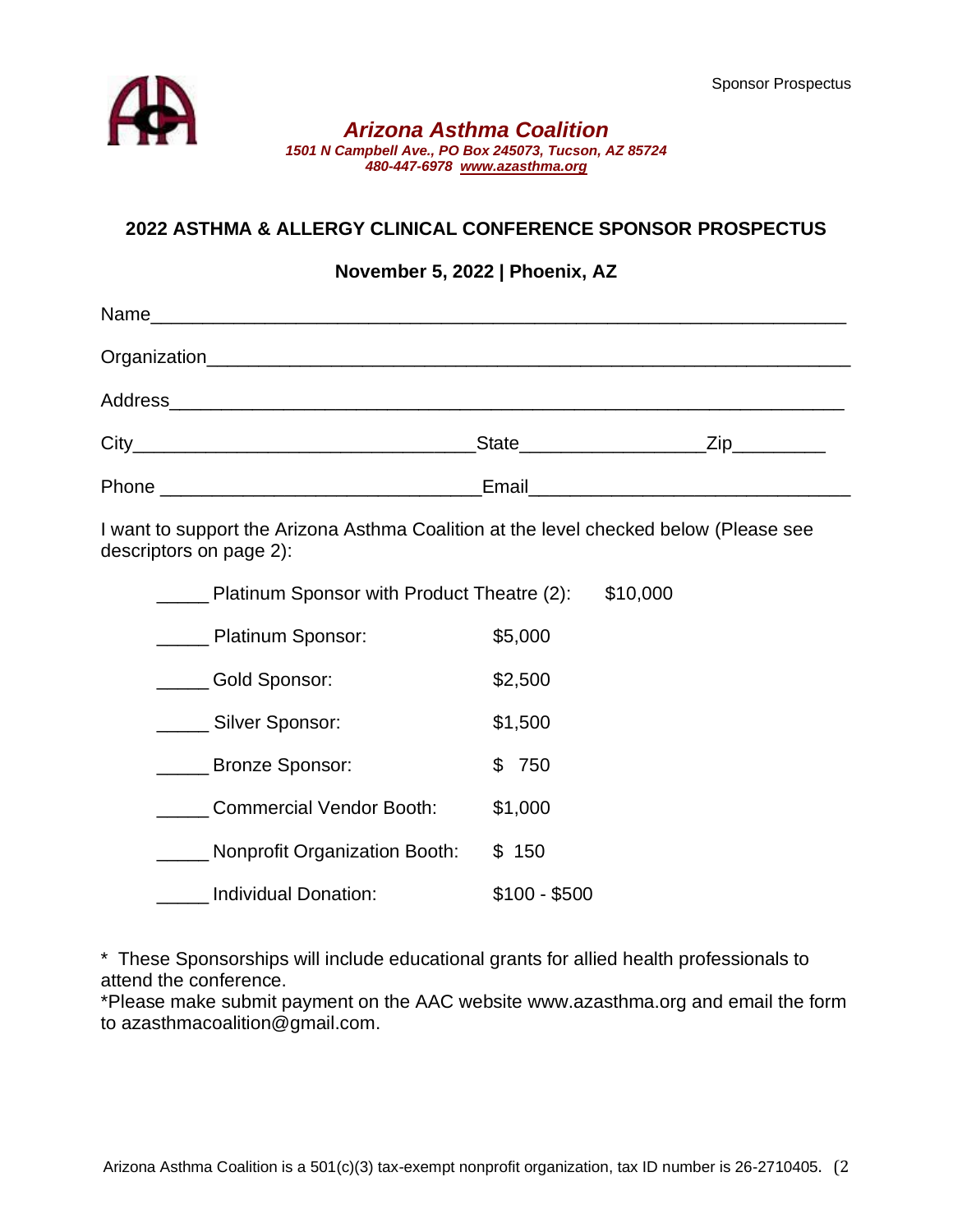

# **2022 ASTHMA & ALLERGY CLINICAL CONFERENCE**

### **November 5, 2022 | Phoenix, AZ**

As a major stakeholder in healthcare, you are aware of the trend to improve disease management outcomes. This conference will address best practices in asthma and allergy care, provide an update on new treatments and research. **We invite you to participate as a sponsor and/or exhibitor.**

| <b>Strategic Sponsorship Opportunities</b>                               |                                                                          |                                                                                     |                                                                          |                                                                         |  |  |
|--------------------------------------------------------------------------|--------------------------------------------------------------------------|-------------------------------------------------------------------------------------|--------------------------------------------------------------------------|-------------------------------------------------------------------------|--|--|
| <b>Platinum</b><br><b>Product</b><br><b>Theatre</b><br>\$10,000          | <b>Platinum</b><br>\$5,000                                               | Gold<br>\$2,500                                                                     | <b>Silver</b><br>\$1,500                                                 | Bronze \$750<br><b>Includes Break</b><br><b>Sponsorships</b>            |  |  |
| Lead logo<br>listing in<br>invitations,<br>program,<br>and signage       | Lead logo<br>listing in<br>invitations,<br>program,<br>and signage       | Lead Logo<br>listing in<br>invitation,<br>program and<br>signage                    | Name/Logo<br>Listing in<br>invitation,<br>program and<br>signage         | Name/Logo<br>Listing in<br>invitation,<br>program and<br>signage        |  |  |
| Lead logo on<br>website,<br>registration site,<br>and event<br>slideshow | Lead logo on<br>website,<br>registration site,<br>and event<br>slideshow | Lead Logo<br>listing on<br>website,<br>registration site,<br>and event<br>slideshow | Name/Logo on<br>website,<br>registration<br>site, and event<br>slideshow | Name/Logo on<br>website,<br>registration site<br>and event<br>slideshow |  |  |
| <b>Exhibit table</b><br>and 5<br>registrations                           | <b>Exhibit table</b><br>and 5<br>registrations                           | <b>Exhibit table</b><br>and $3$<br>registrations                                    | <b>Exhibit table</b><br>and 2<br>registrations                           |                                                                         |  |  |
| Website link on<br>AZAsthma.org<br>for six months                        | Website link on<br>AZAsthma.org<br>for six months                        | Website link on<br>AZAsthma.org<br>for three<br>months                              |                                                                          |                                                                         |  |  |
| One hour<br>Product<br>Theatre                                           |                                                                          |                                                                                     |                                                                          |                                                                         |  |  |

**If you are interested in participating as a Sponsor, please call Lisa Rascon,M.Ed at 480-447-6978 or email at [azasthmacoalition@gmail.com](mailto:azasthmacoalition@gmail.com) and visit [www.azasthma.org.](file:///G:/.shortcut-targets-by-id/12IxEhKjDH3_qmfftx3mqLRZ2ffGS6eZD/AAC/Events/2020%20Conference/Sponsors%20and%20Vendors/www.azasthma.org)**